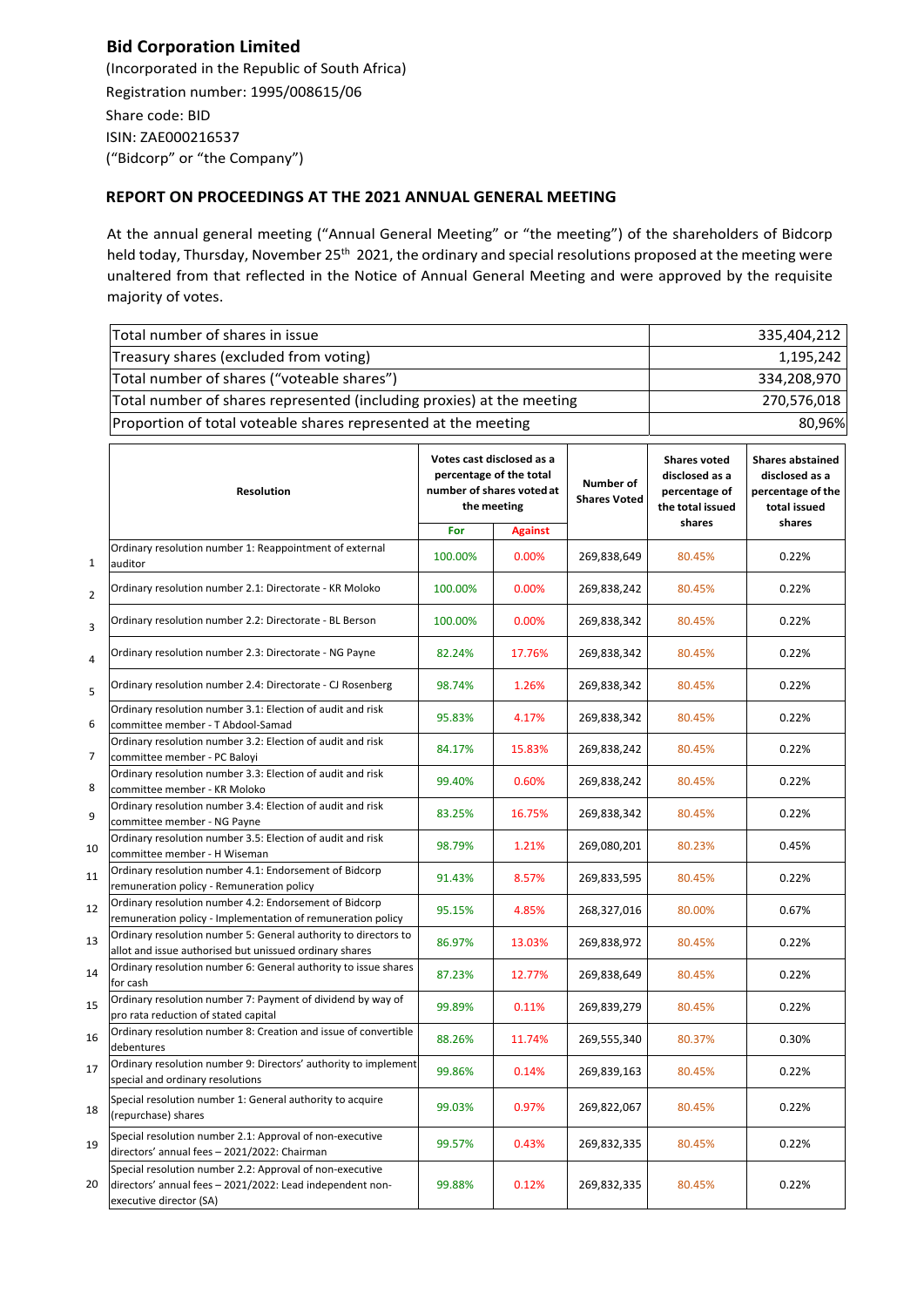|    | Special resolution number 2.3: Approval of non-executive<br>21 directors' annual fees - 2021/2022: Lead independent director<br>(International) (AUD)             | 98.68% | 1.32% | 269,832,335 | 80.45% | 0.22% |
|----|-------------------------------------------------------------------------------------------------------------------------------------------------------------------|--------|-------|-------------|--------|-------|
| 22 | Special resolution number 2.4: Approval of non-executive<br>directors' annual fees - 2021/2022: Non-executive directors (SA)                                      | 99.89% | 0.11% | 269,832,335 | 80.45% | 0.22% |
|    | Special resolution number 2.5: Approval of non-executive<br>23 directors' annual fees - 2021/2022: Non-executive directors<br>(International) (AUD)               | 98.68% | 1.32% | 269,832,335 | 80.45% | 0.22% |
|    | Special resolution number 2.6: Approval of non-executive<br>24 directors' annual fees - 2021/2022: Audit and risk committee<br>chairman (International) (AUD)     | 99.86% | 0.14% | 269,832,335 | 80.45% | 0.22% |
| 25 | Special resolution number 2.7: Approval of non-executive<br>directors' annual fees - 2021/2022: Audit and risk committee<br>chairman (SA)                         | 99.86% | 0.14% | 269,832,335 | 80.45% | 0.22% |
|    | Special resolution number 2.8: Approval of non-executive<br>26 directors' annual fees - 2021/2022: Audit and risk committee<br>member (SA)                        | 99.89% | 0.11% | 269,832,335 | 80.45% | 0.22% |
|    | Special resolution number 2.9: Approval of non-executive<br>27 directors' annual fees - 2021/2022: Audit and risk committee<br>member (International) (AUD)       | 99.89% | 0.11% | 269,832,335 | 80.45% | 0.22% |
| 28 | Special resolution number 2.10: Approval of non-executive<br>directors' annual fees - 2021/2022: Remuneration committee<br>chairman (SA)                          | 99.89% | 0.11% | 269,832,322 | 80.45% | 0.22% |
|    | Special resolution number 2.11: Approval of non-executive<br>29 directors' annual fees - 2021/2022: Remuneration committee<br>chairman (International) (AUD)      | 99.89% | 0.11% | 269,832,322 | 80.45% | 0.22% |
| 30 | Special resolution number 2.12: Approval of non-executive<br>directors' annual fees - 2021/2022: Remuneration committee<br>member (SA)                            | 99.89% | 0.11% | 269,832,322 | 80.45% | 0.22% |
|    | Special resolution number 2.13: Approval of non-executive<br>31 directors' annual fees - 2021/2022: Remuneration committee<br>member (International) (AUD)        | 99.89% | 0.11% | 269,832,322 | 80.45% | 0.22% |
|    | Special resolution number 2.14: Approval of non-executive<br>32 directors' annual fees - 2021/2022: Nominations committee<br>chairman (SA)                        | 99.89% | 0.11% | 269,836,535 | 80.45% | 0.22% |
|    | Special resolution number 2.15: Approval of non-executive<br>33 directors' annual fees - 2021/2022: Nominations committee<br>chairman (International) (AUD)       | 99.89% | 0.11% | 269,832,335 | 80.45% | 0.22% |
| 34 | Special resolution number 2.16: Approval of non-executive<br>directors' annual fees - 2021/2022: Nominations committee<br>member (SA)                             | 99.89% | 0.11% | 269,833,735 | 80.45% | 0.22% |
|    | Special resolution number 2.17: Approval of non-executive<br>35 directors' annual fees - 2021/2022: Nominations committee<br>member (International) (AUD)         | 99.89% | 0.11% | 269,833,735 | 80.45% | 0.22% |
| 36 | Special resolution number 2.18: Approval of non-executive<br>directors' annual fees - 2021/2022: Acquisitions committee<br>chairman (SA)                          | 99.89% | 0.11% | 269,832,335 | 80.45% | 0.22% |
| 37 | Special resolution number 2.19: Approval of non-executive<br>directors' annual fees - 2021/2022: Acquisitions committee<br>chairman (International) (AUD)         | 99.89% | 0.11% | 269,832,335 | 80.45% | 0.22% |
| 38 | Special resolution number 2.20: Approval of non-executive<br>directors' annual fees - 2021/2022: Acquisitions committee<br>member (SA)                            | 99.89% | 0.11% | 269,832,335 | 80.45% | 0.22% |
| 39 | Special resolution number 2.21: Approval of non-executive<br>directors' annual fees - 2021/2022: Acquisitions committee<br>member (International) (AUD)           | 99.89% | 0.11% | 269,832,335 | 80.45% | 0.22% |
| 40 | Special resolution number 2.22: Approval of non-executive<br>directors' annual fees - 2021/2022: Social and ethics committee<br>chairman (SA)                     | 99.89% | 0.11% | 269,832,335 | 80.45% | 0.22% |
|    | Special resolution number 2.23: Approval of non-executive<br>41 directors' annual fees - 2021/2022: Social and ethics committee<br>chairman (International) (AUD) | 99.89% | 0.11% | 269,832,335 | 80.45% | 0.22% |
| 42 | Special resolution number 2.24: Approval of non-executive<br>directors' annual fees - 2021/2022: Social and ethics committee<br>member (SA)                       | 99.89% | 0.11% | 269,832,335 | 80.45% | 0.22% |
| 43 | Special resolution number 2.25: Approval of non-executive<br>directors' annual fees - 2021/2022: Social and ethics committee<br>member (International) (AUD)      | 99.89% | 0.11% | 269,832,335 | 80.45% | 0.22% |